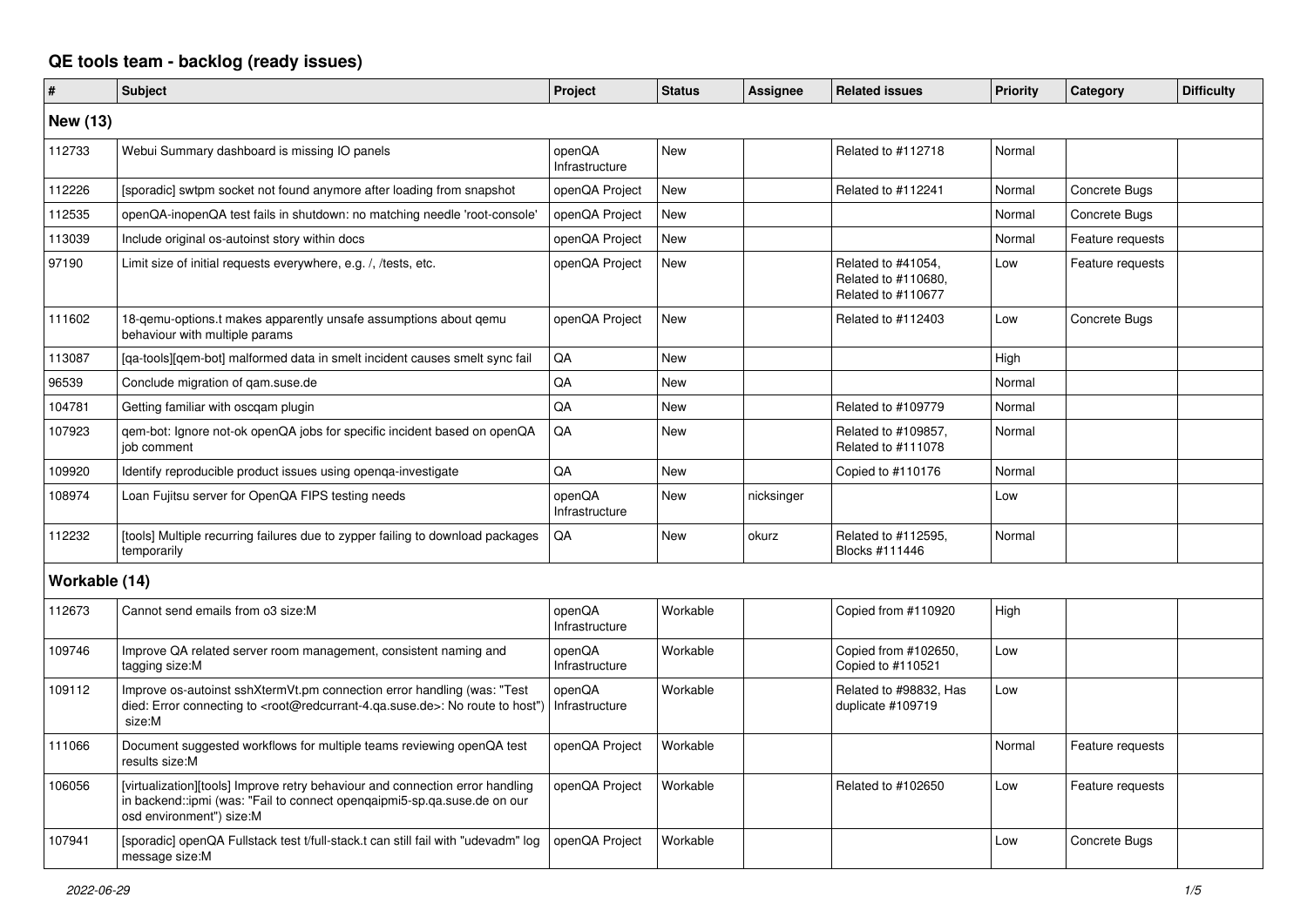| $\pmb{\#}$      | Subject                                                                                                                  | Project                  | <b>Status</b> | <b>Assignee</b> | <b>Related issues</b>                                                                                                                                                              | <b>Priority</b> | Category         | <b>Difficulty</b> |
|-----------------|--------------------------------------------------------------------------------------------------------------------------|--------------------------|---------------|-----------------|------------------------------------------------------------------------------------------------------------------------------------------------------------------------------------|-----------------|------------------|-------------------|
| 111338          | Open source https://gitlab.suse.de/qa-maintenance/mtui size:M                                                            | QA                       | Workable      |                 | Copied to #111341                                                                                                                                                                  | Low             |                  |                   |
| 95783           | Provide support for multi-machine scenarios handled by openga-investigate<br>size:M                                      | openQA Project           | Workable      | mkittler        | Related to #103425,<br>Related to #71809,<br>Related to #69976,<br>Related to #107014,<br>Related to #110518,<br>Related to #110530,<br>Related to #110176.<br>Copied from #81859  | Normal          | Feature requests |                   |
| 103736          | Make aarch64 machine chan-1 up and running after it is broken size:M                                                     | openQA<br>Infrastructure | Workable      | nicksinger      |                                                                                                                                                                                    | High            |                  |                   |
| 105594          | Two new machines for OSD and o3, meant for bare-metal virtualization<br>size:M                                           | openQA<br>Infrastructure | Workable      | nicksinger      | Related to #110227                                                                                                                                                                 | Normal          |                  |                   |
| 81899           | [easy][beginner] Move code from isotovideo to a module size:M                                                            | openQA Project           | Workable      | okurz           | Related to #108530                                                                                                                                                                 | Low             | Feature requests |                   |
| 99663           | Use more perl signatures - os-autoinst size:M                                                                            | openQA Project           | Workable      | okurz           | Related to #102146,<br>Related to #104986,<br>Related to #104520,<br>Related to #106654,<br>Related to #108323,<br>Related to #110983,<br>Related to #112319,<br>Copied to #100967 | Low             | Feature requests |                   |
| 100967          | Use more perl signatures - openQA size:M                                                                                 | openQA Project           | Workable      | okurz           | Copied from #99663,<br>Copied to #105127                                                                                                                                           | Low             | Feature requests |                   |
| 111992          | Deal with QEMU and OVMF default resolution being 1280x800, affecting (at<br>least) qxl size:M                            | openQA Project           | Workable      | tinita          |                                                                                                                                                                                    | High            | Feature requests |                   |
| In Progress (2) |                                                                                                                          |                          |               |                 |                                                                                                                                                                                    |                 |                  |                   |
| 107032          | [timeboxed:20h] [spike] Create integration test of os-autoinst's VNC module<br>with VMWare's VNC-over-websockets size:S  | openQA Project           | In Progress   | mkittler        |                                                                                                                                                                                    | High            | Feature requests |                   |
| 111341          | Open source https://gitlab.suse.de/qa-maintenance/qam-oscplugin/ size:M                                                  | QA                       | In Progress   | osukup          | Copied from #111338                                                                                                                                                                | Normal          |                  |                   |
| Blocked (34)    |                                                                                                                          |                          |               |                 |                                                                                                                                                                                    |                 |                  |                   |
| 108530          | os-autoinst plugins: x11_start_program from os-autoinst-distri-openQA<br>dynamically loaded from another git repo size:M | openQA Project           | Blocked       | cdywan          | Related to #81899                                                                                                                                                                  | Normal          | Feature requests |                   |
| 112367          | [tools] python-paramiko on Leap/SLE throws exception with ed25519 key<br>size:M                                          | QA                       | Blocked       | jbaier cz       |                                                                                                                                                                                    | Normal          |                  |                   |
| 101048          | [epic] Investigate and fix higher instability of openqaworker-arm-4/5 vs.<br>arm- $1/2/3$                                | openQA Project           | Blocked       | mkittler        | Related to #101030                                                                                                                                                                 | High            | Concrete Bugs    |                   |
| 99831           | [epic] Better handle minion tasks failing with "Job terminated unexpectedly"                                             | openQA Project           | Blocked       | mkittler        |                                                                                                                                                                                    | Normal          | Feature requests |                   |
| 103962          | [saga][epic] Easy multi-machine handling: MM-tests as first-class citizens                                               | openQA Project           | Blocked       | mkittler        | Copied to #112862                                                                                                                                                                  | Normal          | Feature requests |                   |
| 103971          | [epic] Easy *re*-triggering and cloning of multi-machine tests                                                           | openQA Project           | Blocked       | mkittler        | Related to #66071                                                                                                                                                                  | Normal          | Feature requests |                   |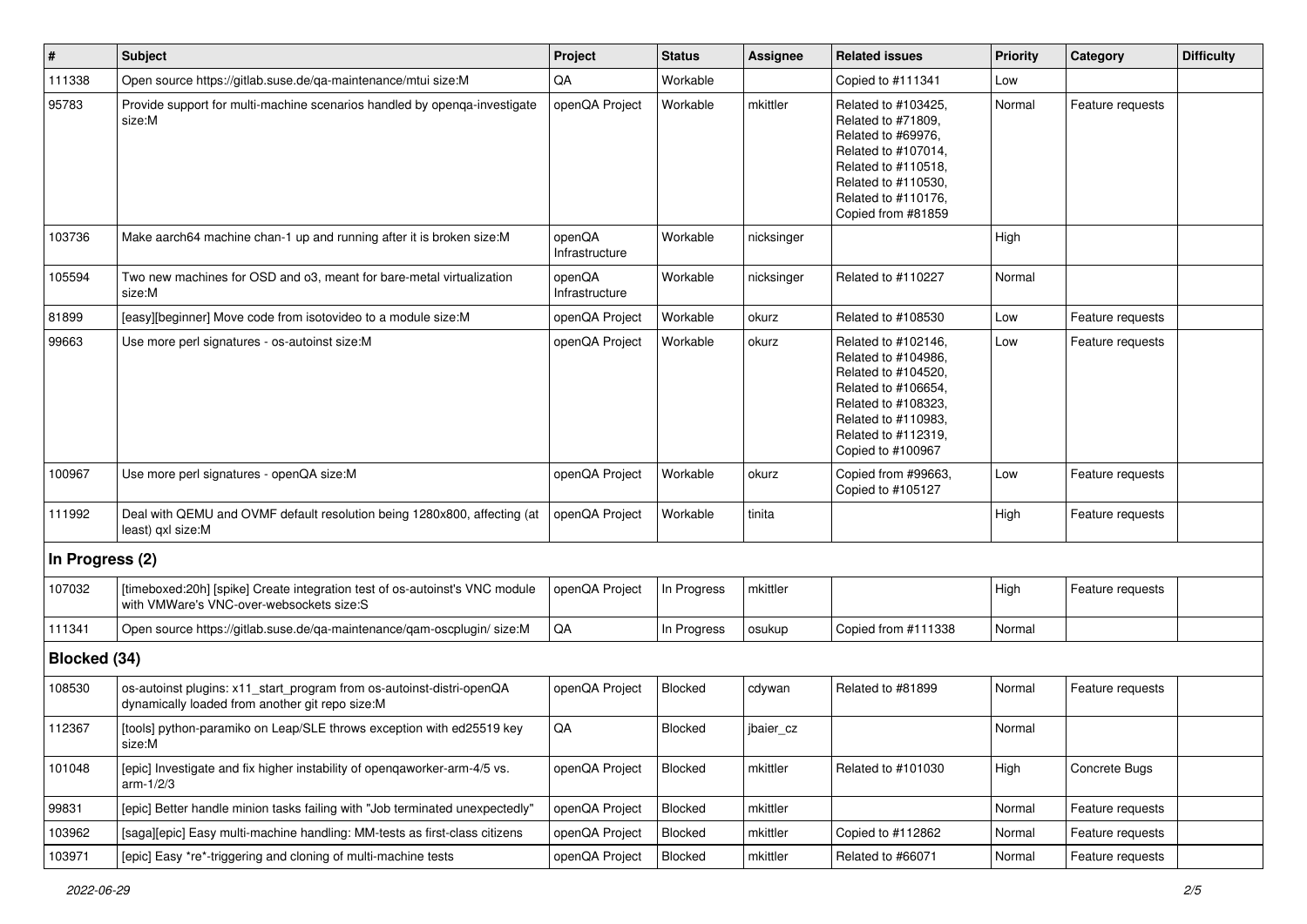| #      | Subject                                                                                                                                                                                                                   | Project                  | <b>Status</b> | <b>Assignee</b> | <b>Related issues</b>                                                                                                                                    | <b>Priority</b> | Category         | <b>Difficulty</b> |
|--------|---------------------------------------------------------------------------------------------------------------------------------------------------------------------------------------------------------------------------|--------------------------|---------------|-----------------|----------------------------------------------------------------------------------------------------------------------------------------------------------|-----------------|------------------|-------------------|
| 98952  | [epic] t/full-stack.t sporadically fails "clickElement: element not interactable"<br>and other errors                                                                                                                     | openQA Project           | Blocked       | mkittler        | Related to #101734                                                                                                                                       | Low             | Concrete Bugs    |                   |
| 111578 | Recover openqaworker-arm-4/5 after "bricking" in #110545                                                                                                                                                                  | openQA<br>Infrastructure | Blocked       | nicksinger      | Copied from #110545                                                                                                                                      | Low             |                  |                   |
| 110545 | Investigate and fix higher instability of openqaworker-arm-4/5 vs. arm-1/2/3<br>further things to try size:M                                                                                                              | openQA<br>Infrastructure | Blocked       | okurz           | Copied to #111578                                                                                                                                        | High            |                  |                   |
| 110920 | Emails from o3 are rejected by mx2.suse.de for certain sender/recipients<br>size:S                                                                                                                                        | openQA<br>Infrastructure | Blocked       | okurz           | Copied from #110629,<br>Copied to #112673                                                                                                                | High            |                  |                   |
| 97862  | More openQA worker hardware for OSD size:M                                                                                                                                                                                | openQA<br>Infrastructure | Blocked       | okurz           | Copied from #97043,<br>Copied to #104970                                                                                                                 | Normal          |                  |                   |
| 109668 | [saga][epic] Stable and updated non-gemu backends for SLE validation                                                                                                                                                      | openQA Project           | Blocked       | okurz           | Related to #37339                                                                                                                                        | High            | Feature requests |                   |
| 80142  | [saga][epic] Scale out: Redundant/load-balancing deployments of openQA,<br>easy containers, containers on kubernetes                                                                                                      | openQA Project           | Blocked       | okurz           | Related to #80466,<br>Related to #92893,<br>Related to #110497                                                                                           | High            | Feature requests |                   |
| 100688 | [epic][virtualization][3rd party hypervisor] Add svirt backend compatibility for<br>vmware 7.0                                                                                                                            | openQA Project           | Blocked       | okurz           |                                                                                                                                                          | High            | Feature requests |                   |
| 109656 | [epic] Stable non-gemu backends                                                                                                                                                                                           | openQA Project           | Blocked       | okurz           | Related to #99345                                                                                                                                        | Normal          | Feature requests |                   |
| 80150  | [epic] Scale out openQA: Easier openQA setup                                                                                                                                                                              | openQA Project           | Blocked       | okurz           |                                                                                                                                                          | Normal          | Feature requests |                   |
| 91914  | [epic] Make reviewing openQA results per squad easier                                                                                                                                                                     | openQA Project           | Blocked       | okurz           | Related to #52655,<br>Related to #93710, Copied<br>from #91467, Copied to<br>#99306                                                                      | Normal          | Feature requests |                   |
| 92854  | [epic] limit overload of openQA webUI by heavy requests                                                                                                                                                                   | openQA Project           | Blocked       | okurz           | Copied from #92770                                                                                                                                       | Normal          | Feature requests |                   |
| 96263  | [epic] Exclude certain Minion tasks from "Too many Minion job failures alert"<br>alert                                                                                                                                    | openQA Project           | Blocked       | okurz           | Related to #96197,<br>Related to #98499,<br>Related to #70768                                                                                            | Normal          | Feature requests |                   |
| 98472  | [epic] Scale out: Disaster recovery deployments of existing openQA<br>infrastructures                                                                                                                                     | openQA Project           | Blocked       | okurz           |                                                                                                                                                          | Normal          | Feature requests |                   |
| 106922 | [epic][sporadic] openqa_from_git fails in dashboard due to<br>ensure_unlocked_desktop not expecting password entry screen in case of<br>locked desktop auto_review:"match=desktop-runner,screenlock timed<br>out.*":retry | openQA Project           | Blocked       | okurz           | Related to #103122,<br>Related to #92092,<br>Related to #44441,<br>Related to #46589,<br>Related to #64078, Copied<br>from #106919, Copied to<br>#108527 | Normal          | Feature requests |                   |
| 108527 | [epic] os-autoinst plugins (or wheels or leaves or scrolls) for scalable code<br>reuse of helper functions and segmented test distributions                                                                               | openQA Project           | Blocked       | okurz           | Copied from #106922                                                                                                                                      | Normal          | Feature requests |                   |
| 109846 | [epic] Ensure all our database tables accomodate enough data, e.g. bigint for openQA Project<br>id's                                                                                                                      |                          | Blocked       | okurz           | Copied from #109836                                                                                                                                      | Normal          | Feature requests |                   |
| 111860 | [epic] Upgrade all our infrastructure, e.g. o3+osd workers+webui and<br>production workloads, to openSUSE Leap 15.4                                                                                                       | openQA Project           | Blocked       | okurz           | Copied from #99183                                                                                                                                       | Normal          | Organisational   |                   |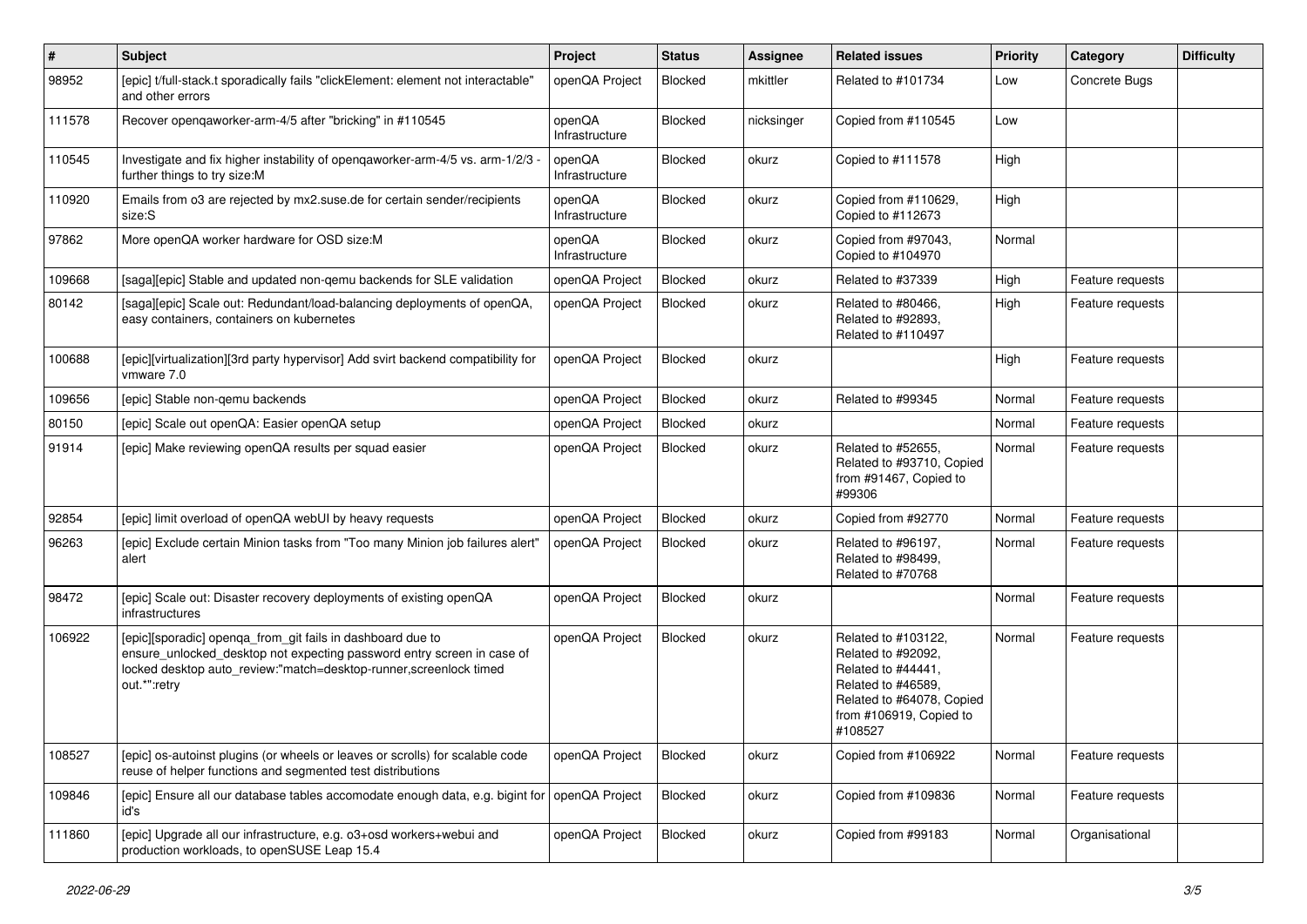| #             | <b>Subject</b>                                                                                                                                                                                                              | Project                  | <b>Status</b> | <b>Assignee</b> | <b>Related issues</b>                                             | Priority | Category                  | <b>Difficulty</b> |
|---------------|-----------------------------------------------------------------------------------------------------------------------------------------------------------------------------------------------------------------------------|--------------------------|---------------|-----------------|-------------------------------------------------------------------|----------|---------------------------|-------------------|
| 99660         | [epic] Use more perl signatures in our perl projects                                                                                                                                                                        | openQA Project           | Blocked       | okurz           |                                                                   | Low      | Feature requests          |                   |
| 109740        | [epic] Stable os-autoinst unit tests with good coverage                                                                                                                                                                     | openQA Project           | Blocked       | okurz           | Related to #109620                                                | Low      | Feature requests          |                   |
| 81060         | [epic] openQA web UI in kubernetes                                                                                                                                                                                          | openQA Project           | Blocked       | okurz           | Related to #76978                                                 | Low      | Feature requests          |                   |
| 99579         | [epic][retro] Follow-up to "Published QCOW images appear to be<br>uncompressed"                                                                                                                                             | openQA Project           | Blocked       | okurz           | Related to #96557, Copied<br>from #99246                          | Low      | Organisational            |                   |
| 109659        | [epic] More remote workers                                                                                                                                                                                                  | openQA Project           | Blocked       | okurz           |                                                                   | Low      | Feature requests          |                   |
| 91646         | [saga][epic] SUSE Maintenance QA workflows with fully automated testing,<br>approval and release                                                                                                                            | QA                       | Blocked       | okurz           | Copied to #99303                                                  | Normal   |                           |                   |
| 94105         | [epic] Use feedback from openqa-investigate to automatically inform on<br>github pull requests, open tickets, weed out automatically failed tests                                                                           | QA                       | Blocked       | okurz           | Related to #91773,<br>Related to #107014                          | Normal   |                           |                   |
| 110884        | [epic] Properly maintained open source mtui+oscgam                                                                                                                                                                          | $\mathsf{QA}$            | Blocked       | okurz           |                                                                   | Normal   |                           |                   |
| 111347        | [saga][epic] Properly maintained Maintenance QA tooling                                                                                                                                                                     | $\mathsf{QA}$            | Blocked       | okurz           | Copied from #99303                                                | Normal   |                           |                   |
| 111446        | openQA-in-openQA tests fail due to corrupted downloaded rpm<br>auto_review:"Test died: command '.*zypper -n in<br>os-autoinst-distri-opensuse-deps' failed at<br>openqa//tests/install/test_distribution.pm line 1.*":retry | QA                       | Blocked       | okurz           | Blocked by #112232                                                | Low      |                           |                   |
| Feedback (14) |                                                                                                                                                                                                                             |                          |               |                 |                                                                   |          |                           |                   |
| 106759        | Worker xyz has no heartbeat (400 seconds), restarting repeatedly reported<br>on o3 size:M                                                                                                                                   | openQA Project           | Feedback      | cdywan          | Blocked by #110677,<br>Blocked by #110680,<br>Copied from #105828 | Normal   | Concrete Bugs             |                   |
| 109737        | [opensuse][sporadic] test fails in chromium due to lost characters when<br>typing in the address bar size:M                                                                                                                 | openQA Tests             | Feedback      | cdywan          | Related to #107632                                                | High     | Bugs in existing<br>tests |                   |
| 111329        | openQA within kubernetes with tested helm charts size:M                                                                                                                                                                     | openQA Project           | Feedback      | jbaier_cz       |                                                                   | Low      | Feature requests          |                   |
| 112595        | continous deployment installed old version of openQA due to timeout<br>accessing a repo size:M                                                                                                                              | openQA Project           | Feedback      | mkittler        | Related to #112232                                                | High     | Concrete Bugs             |                   |
| 112265        | Just use bigint in all our database tables (for auto-incremented ID-columns)                                                                                                                                                | openQA Project           | Feedback      | mkittler        | Related to #112718                                                | Normal   | Feature requests          |                   |
| 111998        | Make our SLE related tooling work with upcoming changes to build.suse.de<br>(2FA and ssh key based authentication) size:M                                                                                                   | QA                       | Feedback      | mkittler        |                                                                   | High     |                           |                   |
| 111986        | Ensure uno.openganet.opensuse.org is properly used                                                                                                                                                                          | openQA<br>Infrastructure | Feedback      | okurz           | Copied from #111473                                               | Normal   |                           |                   |
| 112916        | postgresql.conf is invalid after recent salt changes size:M                                                                                                                                                                 | openQA<br>Infrastructure | Feedback      | okurz           | Copied from #112718                                               | Normal   |                           |                   |
| 111171        | Handle installation of new FC switch                                                                                                                                                                                        | openQA<br>Infrastructure | Feedback      | okurz           |                                                                   | Low      |                           |                   |
| 111473        | Get replacements for imagetester and openqaworker1 size:M                                                                                                                                                                   | openQA<br>Infrastructure | Feedback      | okurz           | Copied to #111986                                                 | Low      |                           |                   |
| 113030        | test distribution directory git revision can be parsed as "UNKNOWN" and<br>openQA investigation fails to show test git log                                                                                                  | openQA Project           | Feedback      | okurz           |                                                                   | High     | Concrete Bugs             |                   |